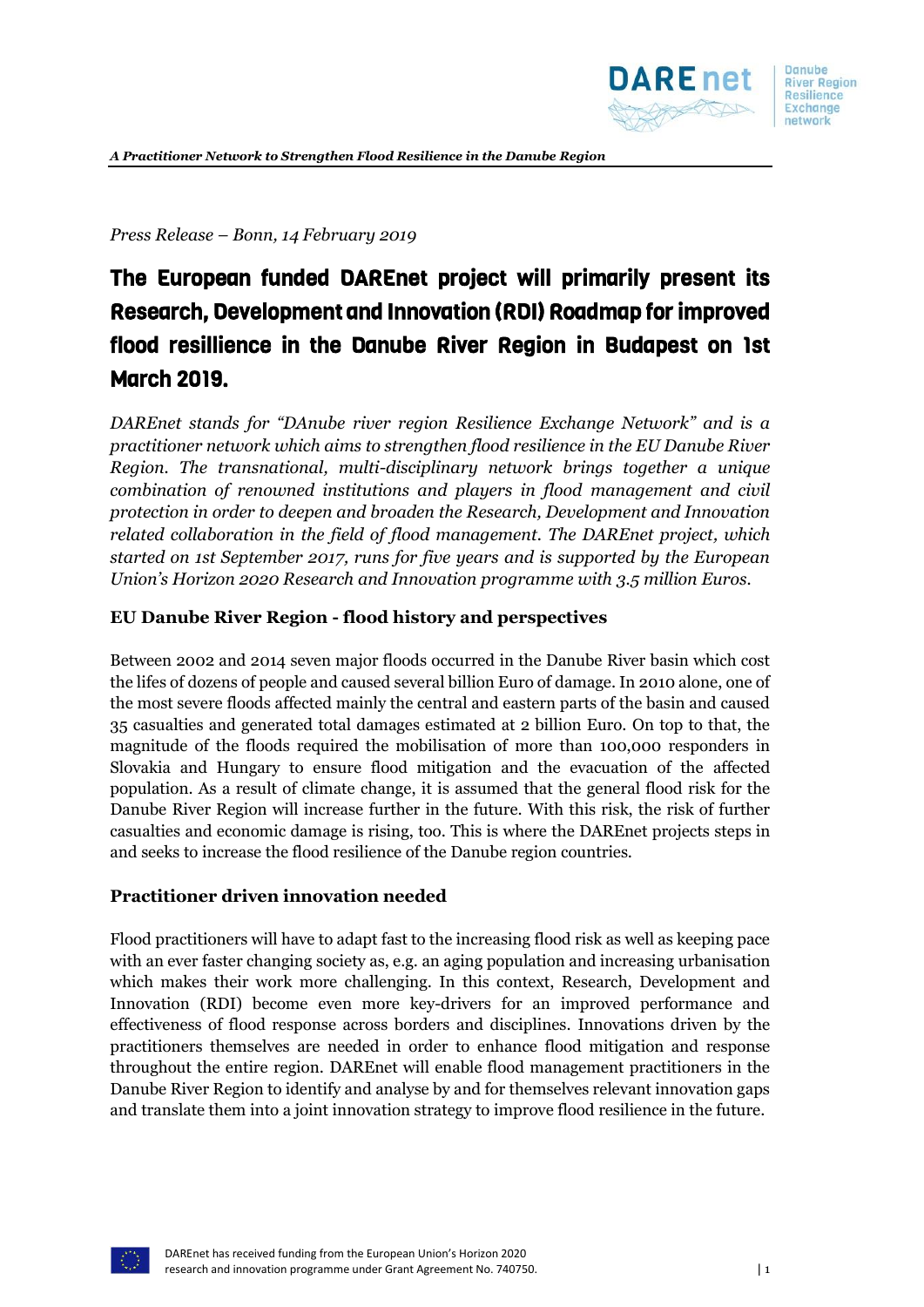

*A Practitioner Network to Strengthen Flood Resilience in the Danube Region*

## **The DAREnet RDI Roadmap: defining needs and innovation opportunities as a result of that**



*"DAREnet is a wonderful opportunity for all colleagues from disaster and civil protection to network, to exchange ideas and good practices and to formulate future needs - all of which are formulated in the project's RDI Roadmap",* says Gerry Foitik, federal commander in charge of the Austrian Red Cross. The DAREnet RDI Roadmap is the result of an iterative process of identifying, assessing and prioritising promising innovation opportunities to cope with the main

environmental and societal challenges of the Danube River Region. It maps RDI requirements and gaps and emerged from a broad practitioner/expert dialogue and the regular consultation of competent national disaster management authorities.

The Roadmap herewith provides a well-balanced RDI strategy and programme which reflects both, the needs on the ground and RDI policies. It also provides concrete perspectives for the further development, industrialisation and uptake of innovations of highest relevance for practitioners. The Roadmap will further be a contribution to support current or planned standardisation activities in the field of civil protection. The roadmap therewith builds a unique portfolio of joint innovation concepts for the Danube River Region.

## **DAREnet supports new practitioner initiatives**

DAREnet is however not only about defining Research, Development and Innovation needs, it is also about seeding and incubating concrete innovation initiatives and to give them chance to find the support and resources required to realise them. These initiatives will grow on the basis of the DAREnet RDI Roadmap.

*"DAREnet offers a unique opportunity to bring together all civil protection practitioner organisations in the Danube River Region and to enable the exchange between them. Together, we want to identify the best and most innovative solutions and put them into practice",* says DAREnet Coordinator Christian J. Illing of the German Federal Agency for Technical Relief (THW).

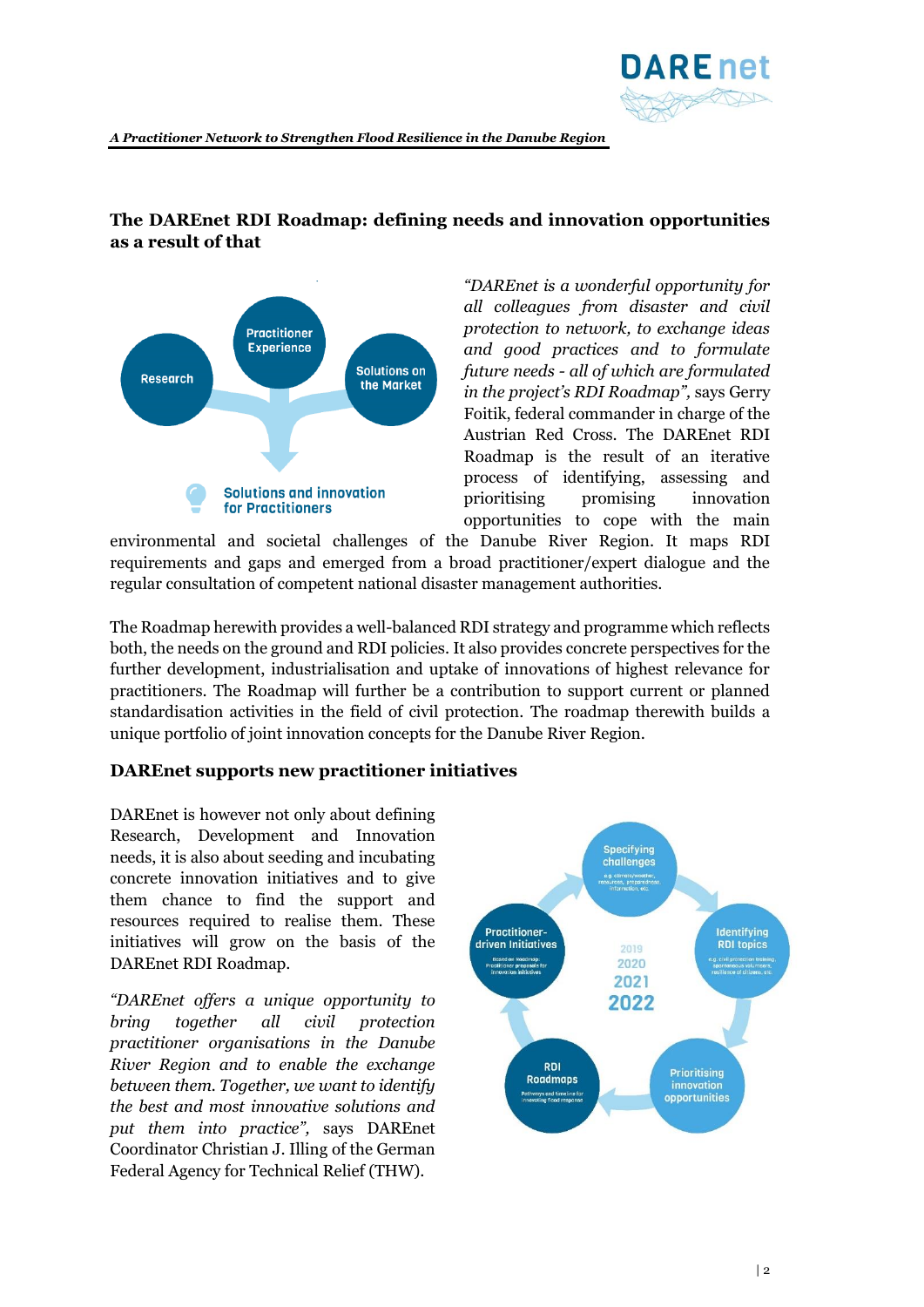

*A Practitioner Network to Strengthen Flood Resilience in the Danube Region*

The lead authors of these initiatives will be the practitioners, formulating and developing their ideas with the support of the DAREnet network infrastructure. DAREnet calls all practitioners in the Region to launch their own or join ongoing initiatives.

The concept of the Calls for Practitioner Initiatives will be introduced at the DAREnet Annual Practitioner Forum in Budapest on 1st March 2019 and will be launched shortly after the event in spring 2019.

## **DAREnet key data**

Coordinator: Dr Christian J Illing, German Federal Agency for Technical Relief (THW) Start: 1st September 2017 Duration: 5 years Funding:  $\epsilon_{3.5}$  million Homepage: [https://darenetproject.eu](https://darenetproject.eu/) Twitter: [https://twitter.com/DAREnet\\_EU](https://twitter.com/DAREnet_EU)

## **DAREnet partners**

The DAREnet consortium consists of 14 partners from 11 countries:

- Federal Agency for Technical Relief (THW), Germany
- International Commission for the Protection of the Danube River, Austria
- Austrian Red Cross, Austria
- International Security and Emergency Management Institute, Slovakia
- Hungarian Civil Protection Association, Hungary
- National Protection and Rescue Directorate, Croatia
- Sector for Emergency Management, Ministry of Interior, Serbia
- APELL National Center for Disaster Management, Romania
- Fire Safety and Civil Protection Directorate General, Ministry of Interior, Bulgaria
- ITTI sp. z o.o., Poland
- University of Belgrade, Faculty of Security Studies, Serbia
- German Aerospace Center, Germany
- City of Geel, Belgium
- ARTTIC S.A.S, France

## **Horizon 2020 Programme**

Horizon 2020 is the biggest EU Research and Innovation programme ever with nearly €80 billion of funding available over 7 years (2014 to 2020) – in addition to the private investment that this money will attract. It promises more breakthroughs, discoveries and world-firsts by taking great ideas from the lab to the market. The EU Framework Programme for Research and Innovation will be complemented by further measures to complete and further develop the European Research Area. These measures will aim at breaking down barriers to create a genuine single market for knowledge, research and innovation.